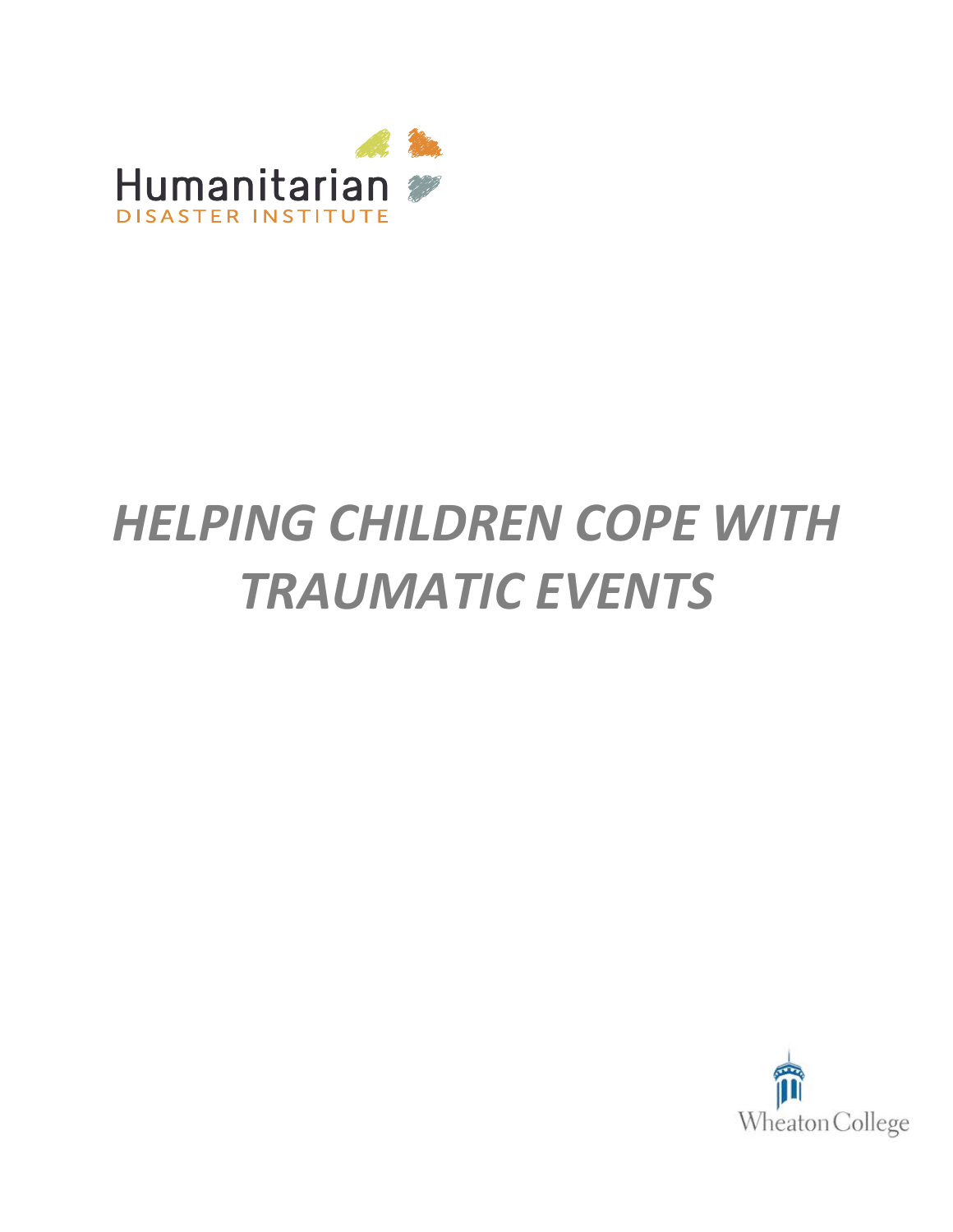# **Table of Contents**

*Helping Children Cope with Traumatic Events* was developed in response to the tragedy at Sandy Hook Elementary School in Newtown, Connecticut. This booklet provides practical guidance for caregivers—including parents, family members, teachers, clergy, and volunteers—on how to help support children after a traumatic event. This booklet provides readers with an overview of common reactions to violent acts, including a breakdown of common signs and symptoms by age. Concrete steps for caring for children's emotional and spiritual needs in the wake of a traumatic event are also provided.

- 3 About The Humanitarian Disaster Institute
- 4 Aim

General Information

Preparing To Care For Your Child

- 5 Recognize Risk Factors Vulnerabilities In Children Meeting The Child's Emotional Needs
- 6 Meeting The Child's Spiritual Needs
- 7 Reassuring Children After A Traumatic Event
- 8 Considerations for Children with Disabilities Monitor And Limit Exposure To The Media
- 9 A Child's Reaction To Trauma By Age
- 11 Citation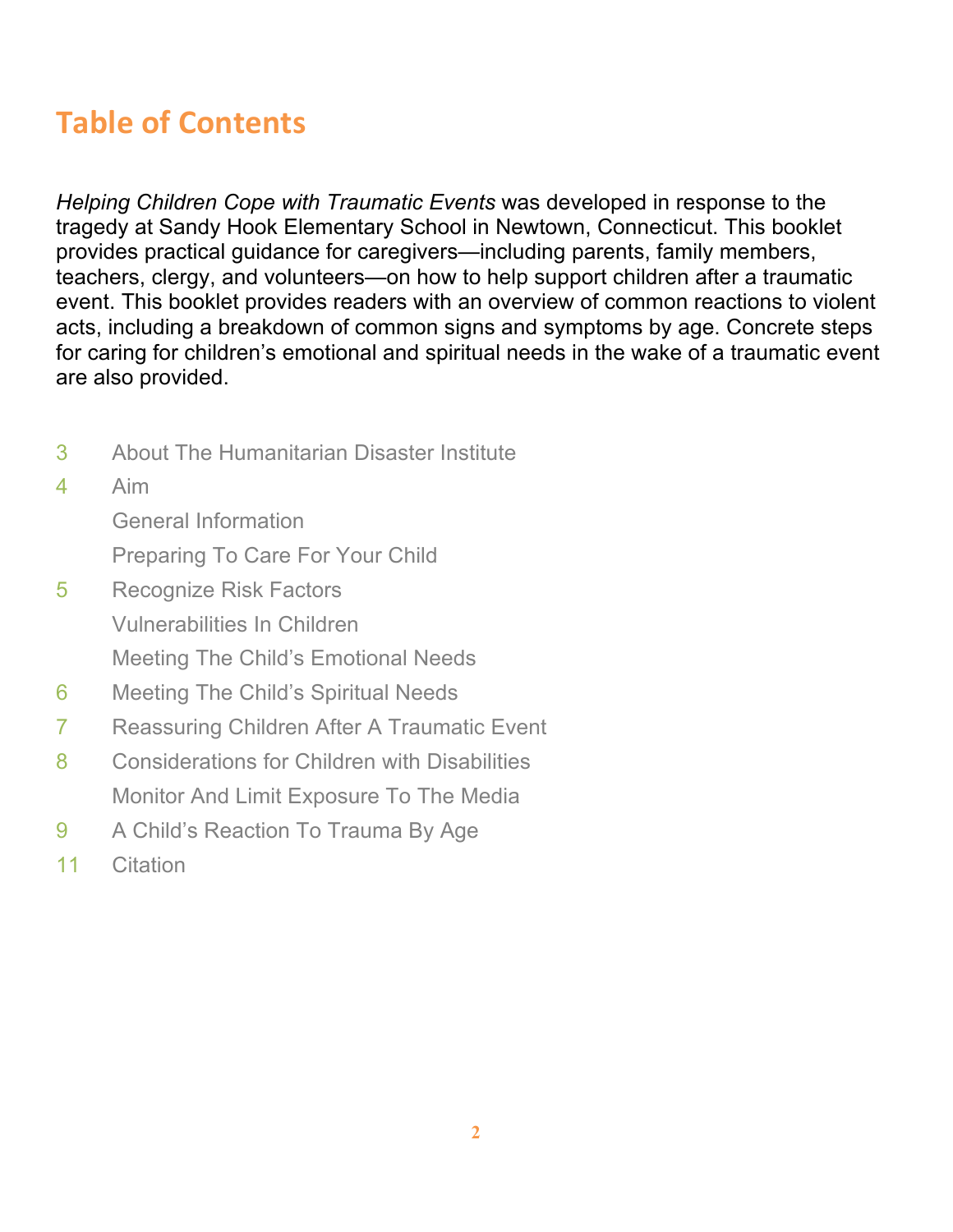## **About the Humanitarian Disaster Institute**

The Humanitarian Disaster Institute (HDI) is the country's first faith-based academic disaster research center. As a college-wide interdisciplinary research center at Wheaton College, HDI is dedicated to helping equip domestic and international congregations and faith-based organizations to prepare for, respond to and recover from disasters. HDI carries out this mission through applied research, training, and technical support.

#### **Contact Information**

We welcome inquiries from individuals and organizations interested in finding out more about our programs and services, as well as from those interested in collaborating with us.

The Humanitarian Disaster Institute Psychology Department Wheaton College 501 College Ave. Wheaton, IL 60187 Phone: (630)752-5104 Email: hdi@wheaton.edu Website: www.wheaton.edu/HDI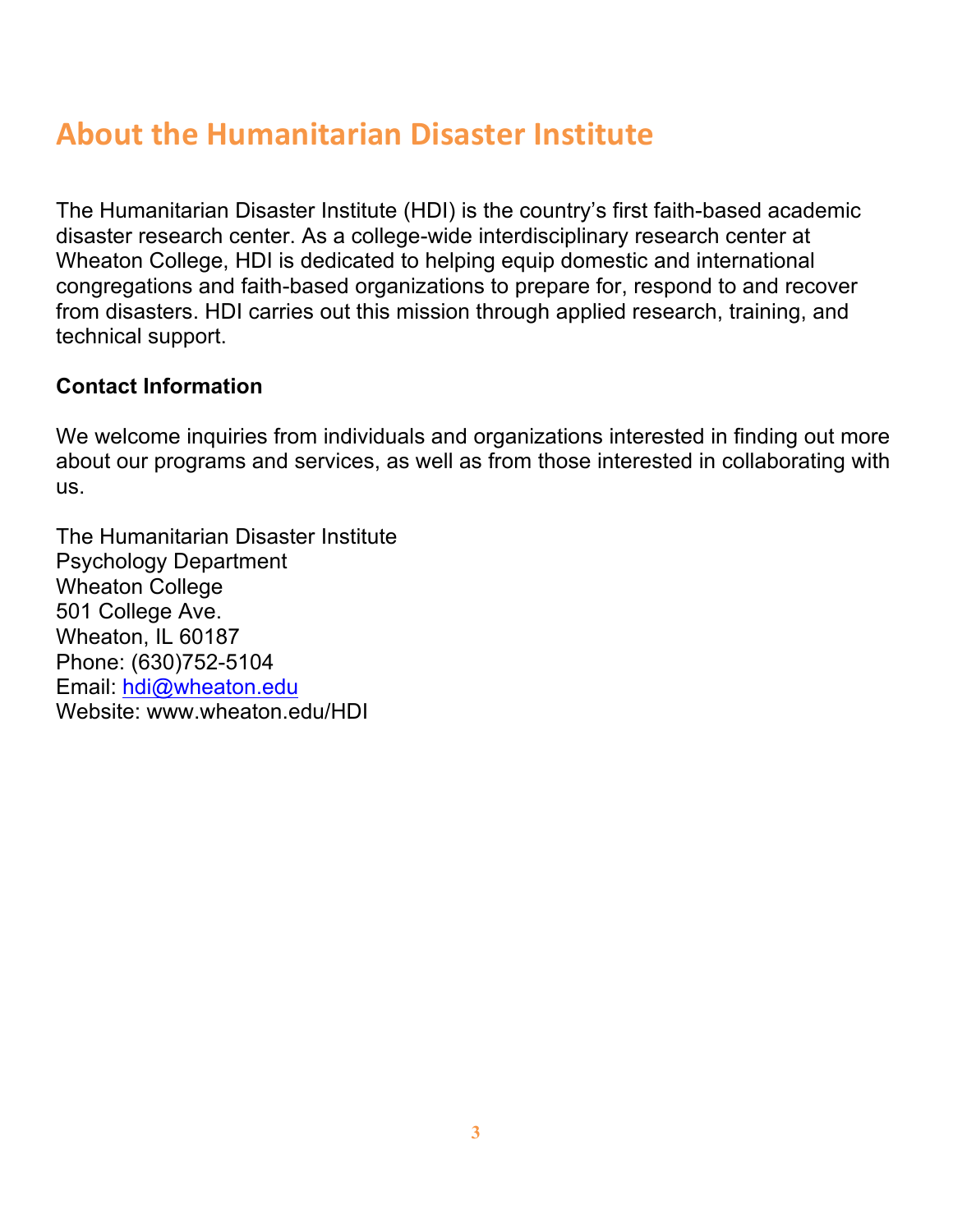### **Helping Children Cope with Traumatic Events**

**Aim** To help parents, family members, teachers, clergy, and volunteers learn how to recognize stress reactions, listen, and help support children after acts of violence.

#### **General Information** Traumatic events can leave children feeling frightened, confused, and insecure. Whether a child has personally experienced trauma, has merely seen the event on television or has heard it discussed by peers or adults, it is important for parents and teachers to be informed and ready to help if reactions to stress begin to occur.

Children may respond to violence by demonstrating fears, sadness or behavioral problems (e.g., aggression, hyperactivity, defiance). Younger children may develop physical symptoms or return to earlier behavior patterns, such as bedwetting, sleep problems and separation anxiety. Older children may also display anger, aggression, school problems or social withdrawal. Some children who have only indirect contact with the violence, witness it on television, or are exposed to expressions of severe distress by others, may develop distress. Watch for any changes in a child's behavior following a traumatic event.

**Preparing to Care for Your Child** Parents are almost always the best source of support for children after a violent event. Children's coping with emergencies is often tied to the way parents or caregivers cope. They can detect adults' fears and sadness and take their cues from grownups about how to respond. However, parents or caregivers may find their own thinking and emotions are strongly impacted. Rather than being an occasion for guilt, adults can make events less traumatic for children by taking steps to engage in positive coping behaviors.

> When traveling in an airplane, parents are instructed to put on their own oxygen masks before assisting their children in an emergency. Similarly, adults may need to take opportunities to communicate their own distress in the presence of another adult in order to effectively care for their child. Intense expressions of fear and grief by caregivers can overwhelm and frighten children.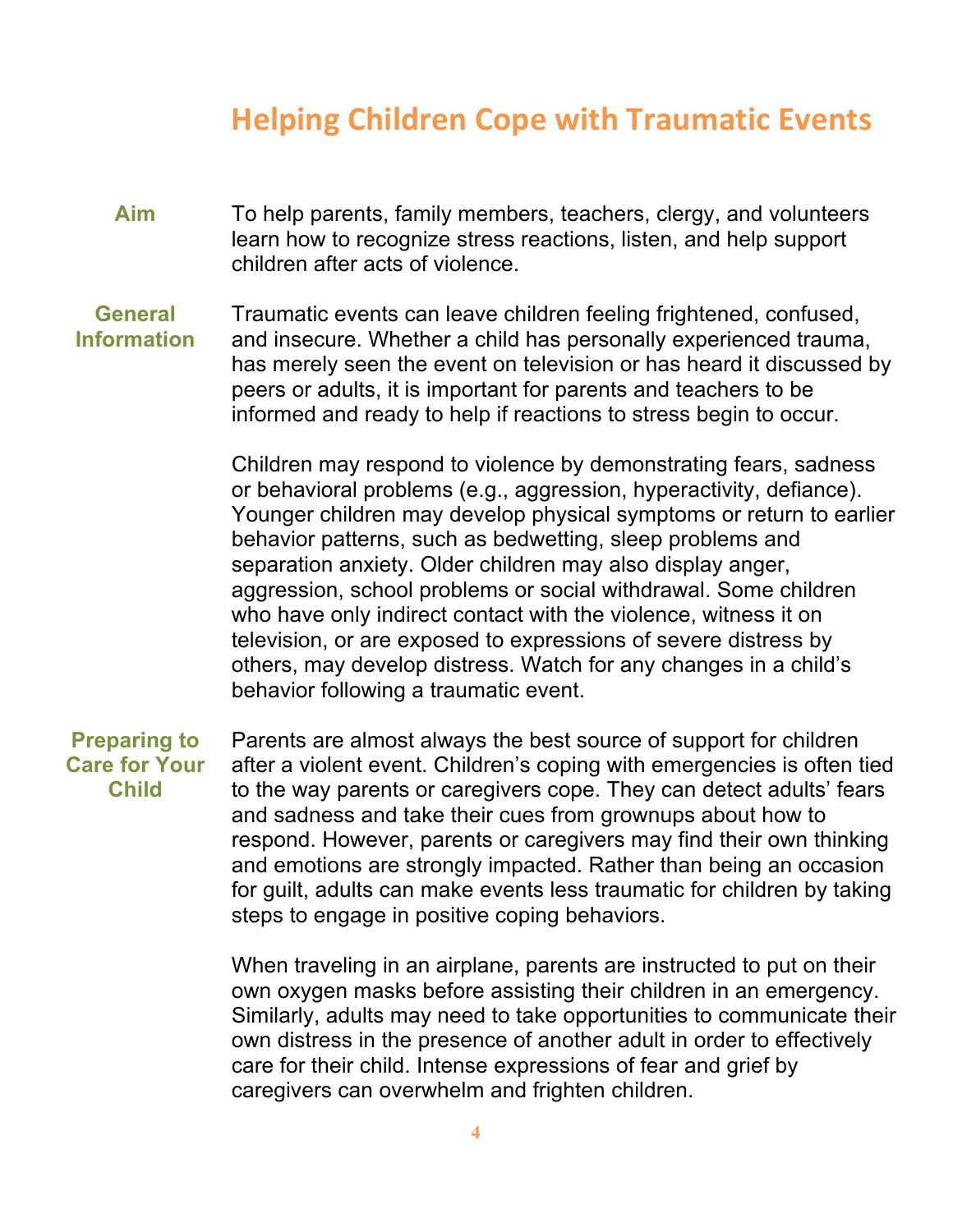However, developmentally sensitive, low intensity expressions of sadness and concern by parents can provide positive modeling. Hence, caring for the caregiver is important. Parents benefit their children by sharing their own concerns with a friend, clergy, or counselor.

#### **Recognize Risk Factors** For many children, reactions to violence represent normal reactions to abnormal events. A smaller number of children can be at risk for more enduring psychological distress as a function of four major risk factors:

- Direct exposure to the violence, such as being evacuated, observing injuries or death of others, or experiencing injury along with fearing one's life is in danger.
- Loss/grief: This relates to the death or serious injury of family or friends.
- On-going stress from the secondary effects of violence, such as temporarily living elsewhere, loss of friends or teachers, and social networks.
- Previous exposure to violence or trauma.
- **Vulnerabilities in Children** In most cases, distressing responses are temporary. In the absence of severe threat to life, injury, loss of loved ones, or secondary problems such as loss of home, moves, etc., symptoms usually diminish over time. For children who were directly exposed to the violence, reminders of the event, such as loud noises or sirens, may cause upsetting feelings to return. Having a prior history of mood or behavior problems, or exposure to some type of traumatic event or severe stress may contribute to these feelings. Children's coping with emergencies is often tied to the way parents cope. Children can detect adults' fears and sadness. Parents and adults can make the events less traumatic for children by taking steps to mange their own thoughts, feelings, and plans for coping.
	- **Meeting the Child's Emotional Needs** Children's reactions are influenced by the behavior, thoughts, and feelings of adults. Adults should be aware of their own feelings and monitor their own reactions, and seek help themselves if necessary in order to provide as safe and calm of an environment as possible for children. Adults should encourage (but not push) children and adolescents to share their thoughts and feelings about the incident.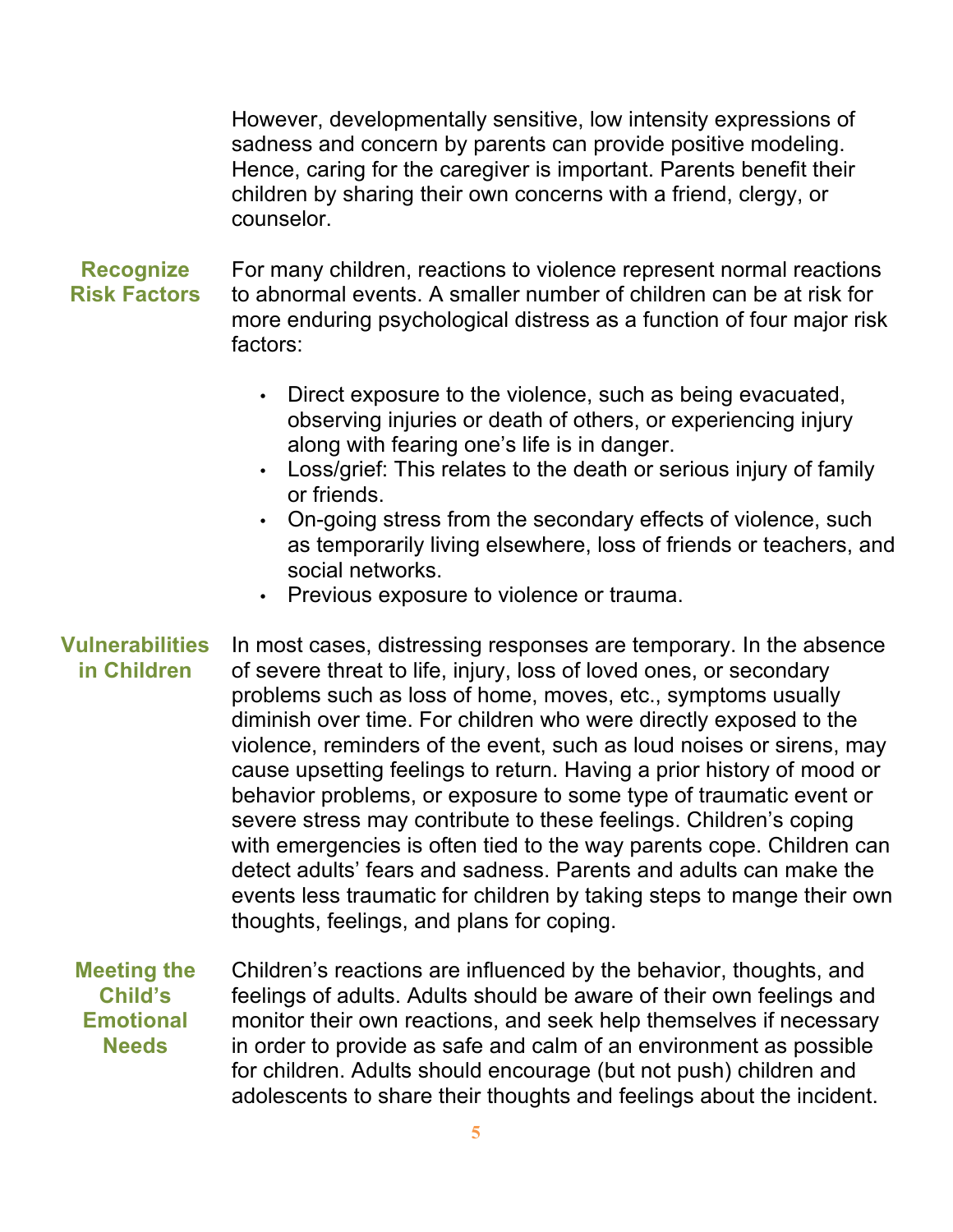Caregivers also need to be careful not to dismiss the way a child is feeling (e.g., "don't be sad"). Clarify misunderstandings about risk and danger by listening to children's concerns and answering questions. Maintain a sense of calm by validating children's concerns and perceptions and with discussion of concrete plans for safety. Listen to what the child is saying. If a young child is asking questions about the event, answer them simply with clear language and without the elaboration needed for an older child or adult. A simple, factual response is most helpful. Avoid telling young children that a deceased person has gone away on a long trip or is sleeping.

Some children are comforted by knowing more or less information than others; decide what level of information your particular child needs. If a child has difficulty expressing feelings, allow the child to draw a picture or tell a story of what happened. Try to understand what is causing anxieties and fears. Be aware that following a traumatic event, children are most afraid that:

- The event will happen again.
- Someone close to them will be killed or injured.
- They will be left alone or separated from the family.

**Meeting the Child's Spiritual Needs** Listen for and be open to spiritual concerns and issues that acts of violence might raise for children. Examples of steps for providing spiritual support to children after a traumatic event include:

- Be open to questions, thoughts, and feelings children might share about faith (e.g., don't make children feel guilty for asking questions or feeling uncertain about certain spiritual issues).
- Take a developmental approach to addressing spiritual issues. For example, a child might ask, "Why did God let this happen?" Before responding, the caregiver might ask the question back to the child (e.g., "That's a good question. Why do you think God let this happen?"). This helps the caregiver to gain a better understanding of how the child is interpreting and making-meaning of the event. This will help the caregiver respond in a more age appropriate manner.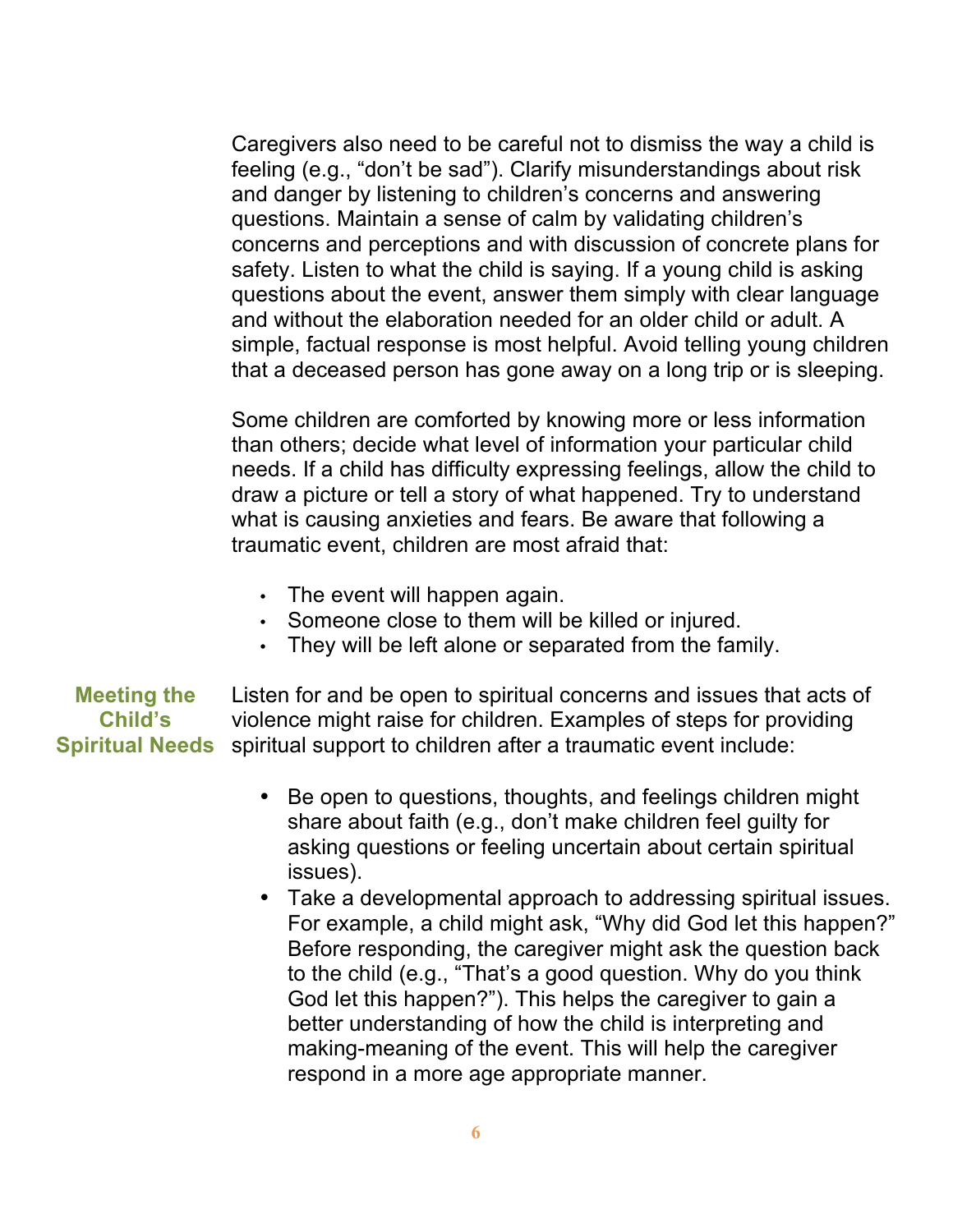|                                                                     | Look for potential changes in beliefs or how the child talks<br>about spiritual issues.<br>Be aware it is common for children, especially those directly<br>$\bullet$<br>impacted, to experience spiritual struggles (e.g., doubts about<br>nature of God, conflicts with others at one's congregation,<br>desire to refrain from spiritual practices).<br>• Consider sharing encouraging stories, songs, scriptures or<br>prayers. Discuss the proactive and redemptive things that also<br>sometimes occur during and following traumatic events.<br>Seek to maintain spiritual routines or practices in the home and<br>$\bullet$<br>community.<br>For older children, some may benefit from journaling about<br>$\bullet$<br>spiritual challenges arising from the event, whereas younger<br>children might draw pictures as a way of expressing spiritual<br>concerns.                                                                                                                                                                                                 |
|---------------------------------------------------------------------|-----------------------------------------------------------------------------------------------------------------------------------------------------------------------------------------------------------------------------------------------------------------------------------------------------------------------------------------------------------------------------------------------------------------------------------------------------------------------------------------------------------------------------------------------------------------------------------------------------------------------------------------------------------------------------------------------------------------------------------------------------------------------------------------------------------------------------------------------------------------------------------------------------------------------------------------------------------------------------------------------------------------------------------------------------------------------------|
| <b>Reassuring</b><br><b>Children after</b><br>a Traumatic<br>Event: | Suggestions to help reassure children include the following:<br>• Reassure the child that schools are a safe place. Give<br>examples of steps taken in your child's school to keep them<br>safe.<br>Personal contact is reassuring. Hug and touch your children.<br>$\bullet$<br>Calmly provide factual information about the recent violence<br>$\bullet$<br>and current plans for insuring their safety.<br>Encourage your children to talk about their feelings.<br>$\bullet$<br>Help children identify appropriate coping strategies.<br>$\bullet$<br>Spend extra time with your children such as at bedtime.<br>• Re-establish your daily routine for work, school, play, meals,<br>and rest as soon as possible (consistency is an important<br>source of security for children).<br>Involve your children by giving them specific chores to help<br>$\bullet$<br>them feel they are helping to restore family and community life.<br>Praise and recognize responsible behavior.<br>Understand that your children will have a range of reactions to<br>tragic events. |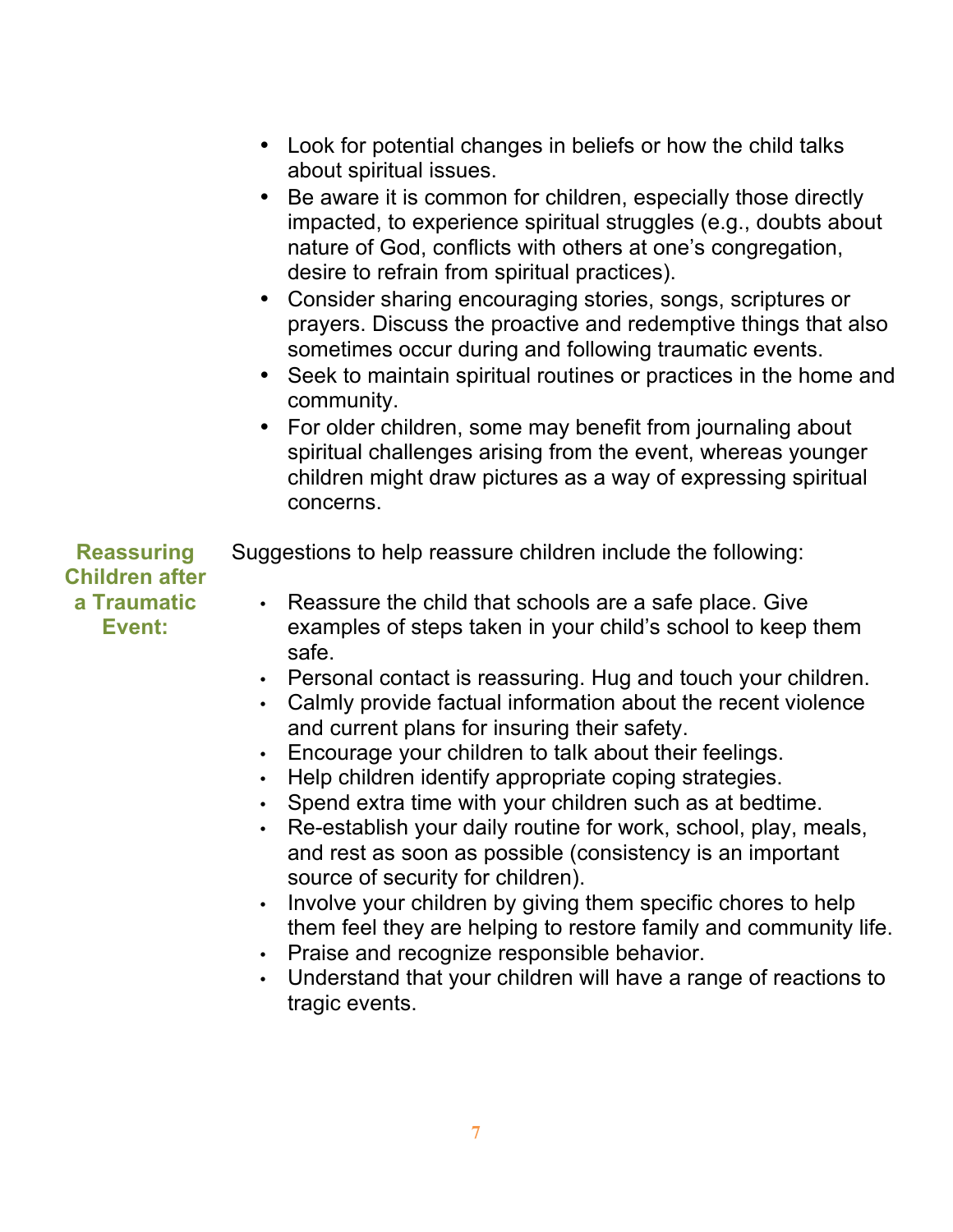If you have tried to create a reassuring environment by following the steps above, but your child continues to exhibit stress, if the reactions worsen over time, or if they cause interference with daily behavior at school, congregation, at home, or with other relationships, it may be appropriate to talk to a professional. You can get professional help from the child's primary care physician, a mental health provider specializing in children's needs, or a member of the clergy.

**Considerations for Children with Disabilities:** Below are recommendations for helping to support children with special needs: • Explanations of traumatic events should be adapted toward the

- child's strengths. Teachers and parents may wish to work together to develop the best means of communicating information to the child based on his or her cognitive processing or emotional capabilities.
- When answering questions or providing information regarding a traumatic event, it may be useful to present the information in small chunks and ensure understanding before moving on.
- Be prepared to help children with emotional or behavioral problems appropriately manage their reactions to traumatic events. It may be useful to supply concrete instruction for coping, and provide reinforcement of appropriate coping behavior.
- Maintaining structure and a routine can be especially beneficial for children with neurodevelopmental disabilities.
- Directly teach children how to manage difficult situations that may arise, and ensure they are aware of a safe place to go if they feel overwhelmed in a school or community setting.

**Monitor and Limit Exposure to the Media:** News coverage related to a disaster may elicit fear and confusion and arouse anxiety in children. This is particularly true for large-scale acts of violence where significant loss of life has occurred. Particularly for younger children, repeated images of an event may cause them to believe the event is recurring over and over. If parents allow children to watch television or use the Internet where images or news about the disaster are shown, parents should be with them to encourage communication and provide explanations.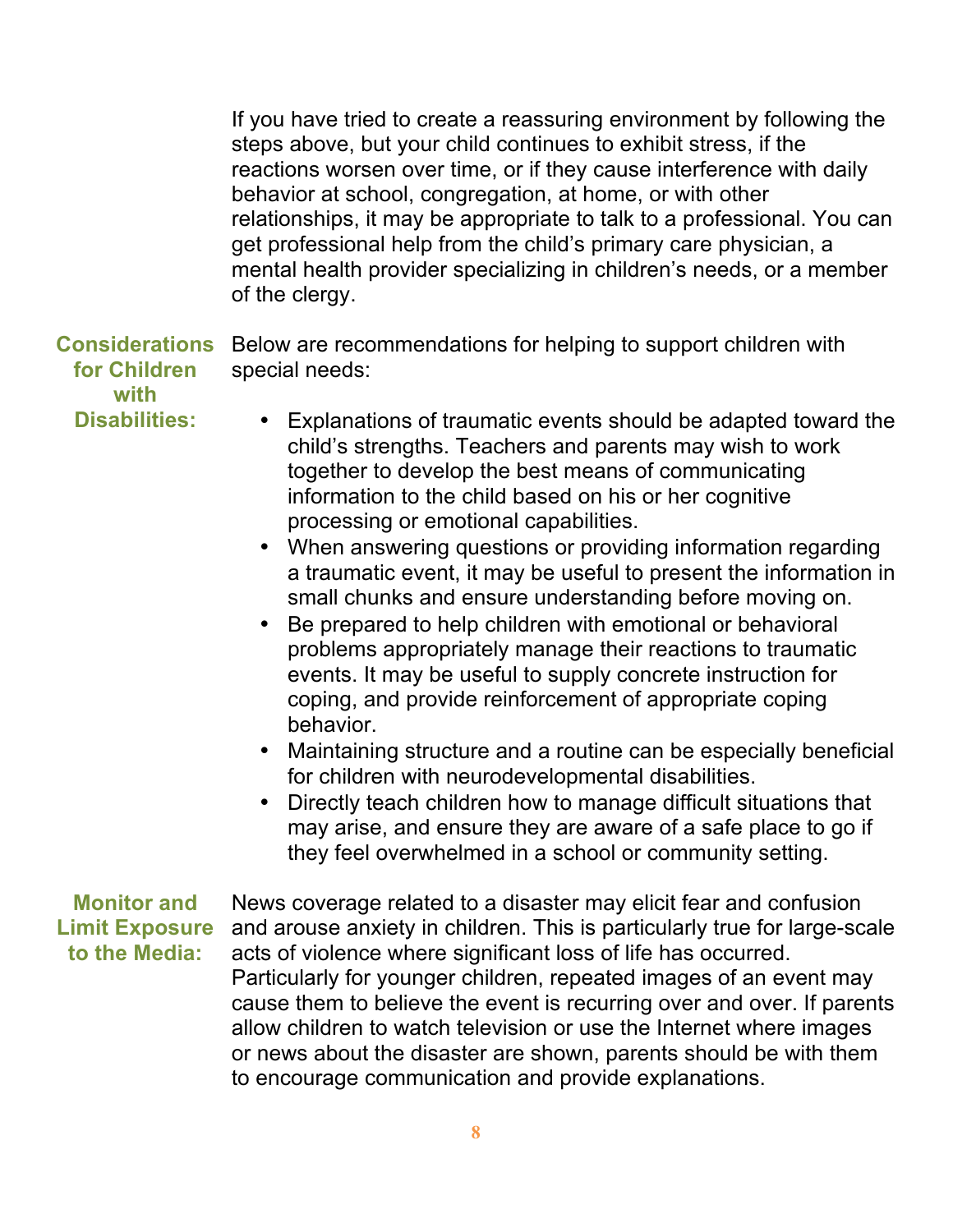Young children's media exposure should be very limited. Parents may wish to monitor their child's use of social networking sites (e.g., Facebook, Twitter) as these may be sources for further exposure to incorrect information and angry, fear-inducing comments. This may also include parents monitoring and appropriately limiting their own exposure to anxiety-provoking information.

Most members of the media are professionals who do not wish to add to the trauma. Some members of the media may be less aware of their impact, asking questions that elicit more anxiety and pressing for details that can be difficult to talk about. In such cases you will need to put limits on whom you will talk to and what you will respond to. If someone asks open-ended questions of you or your child ("How are you feeling?" or "What was it like?") this can evoke more stress or increase the trauma. Also, consider:

- You have no responsibility to talk to any media; You have the right to say no. If you have any doubts, err on the side of caution.
- If you do wish to be interviewed, or allow someone to speak with your child, screen them first. Ask what they want to know and what they plan to ask. If you have any misgivings, do not proceed with the interview.
- If you are uncomfortable with any questions (e.g., they feel too intrusive or evoke too strong emotions) it is okay to end the interview.

**A Child's**  Below are common reactions in children after a crisis event:

**Reaction to Traumatic Events by Age:**

• Birth through 2 years: When children are pre-verbal and experience a trauma, they do not have the words to describe the event or their feelings. However, they can retain memories of particular sights, sounds, or smells. Infants may react to trauma by being irritable, crying more than usual, or wanting to be held and cuddled. The biggest influence on children of this age is how their parents cope. As children get older, their play may involve acting out elements of the traumatic event that occurred several years in the past and was seemingly forgotten.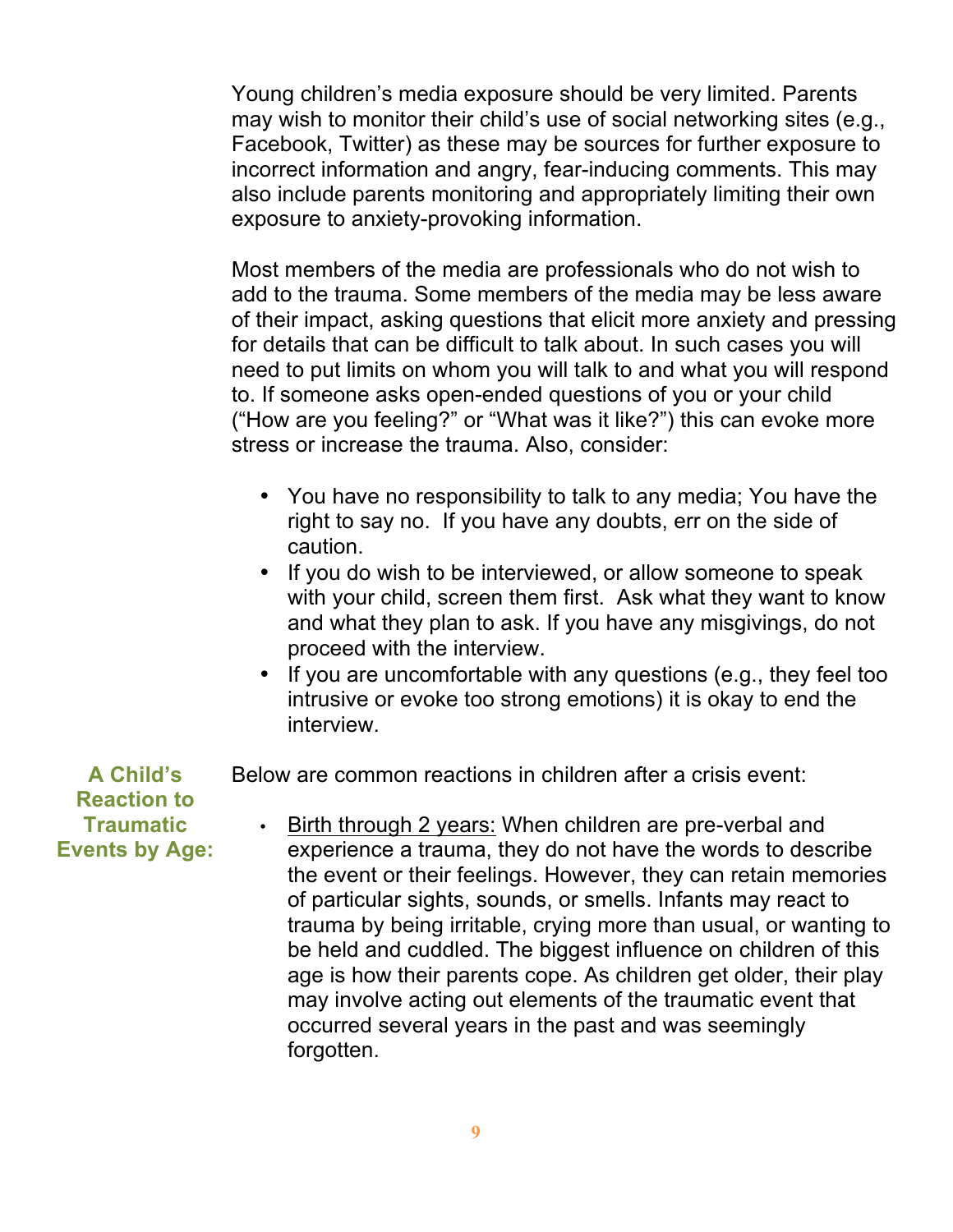- Preschool 3 through 6 years: Preschool children often feel helpless and powerless in the face of an overwhelming event. Because of their age and small size, they lack the ability to protect themselves or others. As a result, they feel intense fear and insecurity about being separated from caregivers. Preschoolers cannot grasp the concept of permanent loss. They can see consequences as being reversible or permanent. In the weeks following a traumatic event, preschoolers' play activities may reenact the incident or the disaster over and over again. Preschoolers may also express physical rather than emotional symptoms (e.g., stomachaches).
- School age 7 through 10 years: The school-age child has the ability to understand the permanence of loss. When speaking about death to children, use simple, direct language, avoiding euphemisms (e.g., "passed away", "with the angels") that can be confusing or anxiety provoking. Younger children with no previous experience with death may have more questions, think in terms of familiar experiences (e.g., the person is asleep), and have difficulty grasping key features (e.g., that death is irreversible). Some children become intensely preoccupied with the details of a traumatic event and want to talk about it continually. Preoccupation can interfere with the child's concentration at school and academic performance may decline. Children may also hear inaccurate information from peers. They may display a wide range of reactions — sadness, generalized fear, or specific fears of the disaster happening again, guilt over action or inaction, anger that the event was not prevented, or fantasies of playing rescuer.
- Pre-adolescence to adolescence 11 through 18 years: As children grow older, they develop a more sophisticated understanding of the event. Responses are more similar to adults. Teenagers may become involved in dangerous, risktaking behaviors, such as reckless driving, or alcohol or drug use. Others can become fearful of leaving home and avoid previous levels of activities. After a trauma, the view of the world can seem more dangerous and unsafe. A teenager may feel overwhelmed by intense emotions and yet feel unable to discuss them with others.